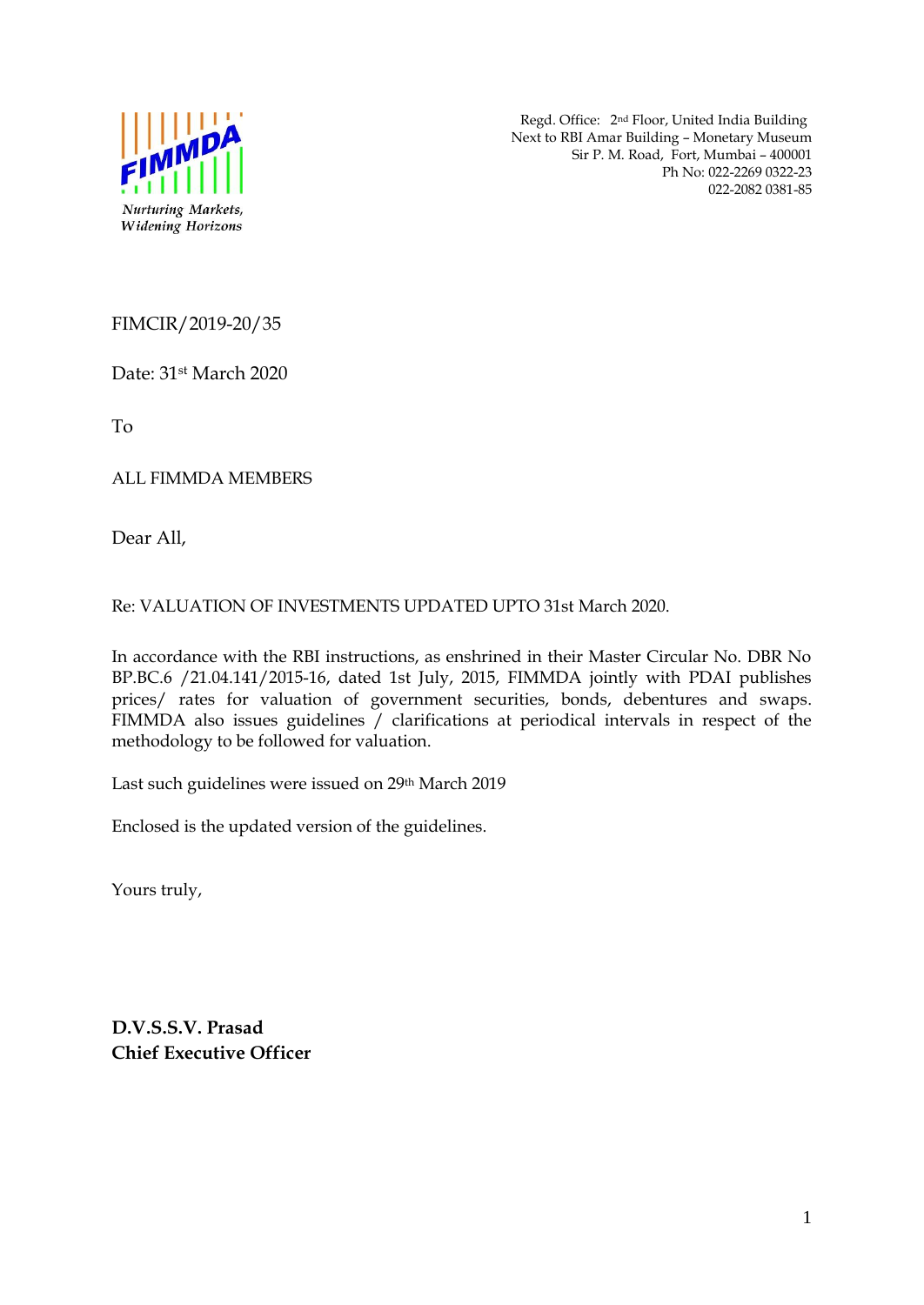### **ANNEXURE**

## **GUIDELINES / CLARIFICATIONS FOR VALUATION OF INVESTMENTS**

The market participants should ensure that the valuation of their investment portfolio is in accordance with the directions / guidelines / circulars issued by the Reserve Bank of India both for Banks and Primary dealers with particular reference to:

- i. RBI Master Circular- Prudential norms for classification, valuation, and operation of investment portfolio by banks dated July 1, 2015 as amended up to date.
- ii. Master Direction Operational Guidelines for Primary Dealers (Updated as on November 22, 2019)

# **1.0 VALUATION OF GOVERNMENT SECURITIES**

## **1.1 Central Government Securities:**

All Central Government securities which qualify for SLR as well as which do not qualify for SLR will be valued as per prices (yields) published by FBIL. FIMMDA is the calculating agent.

## **1.2 State Government Securities**:

FBIL publishes the prices and yields for all the State Government Securities calculated as per methodology document available on FBIL / FIMMDA websites. This methodology has been adopted with RBI's approval and implemented w.e.f. 15th April 2019.

FIMMDA is the calculating agent.

## **1.3 Treasury Bills:**

**For Banks and Bank PDs**: Treasury Bills will be valued at carrying cost. [Para 3.6.1 (ii) of RBI Master Circular for banks dated July 01, 2015 and Section II, Para 3.8 of Master Circular for PD's dated July 01, 2015]

**For Standalone Primary Dealers**: All securities in AFS and HFT will be valued on mark to market basis. FBIL publishes T-Bill yield curve. Traded T-Bills be valued at traded prices; (Minimum Rs. 5 Crs. on the same day) non-traded T-Bills be valued at yields interpolated from T-Bill curve published by FBIL.

## **1.4 Floating Rate Bonds (Issued by Central Government):**

These rates are published by FBIL with FIMMDA as the calculating agent.

When traded, traded price is to be used for valuation; when not traded MOT (Market observable and Tradable) price, if available, will be taken; and in the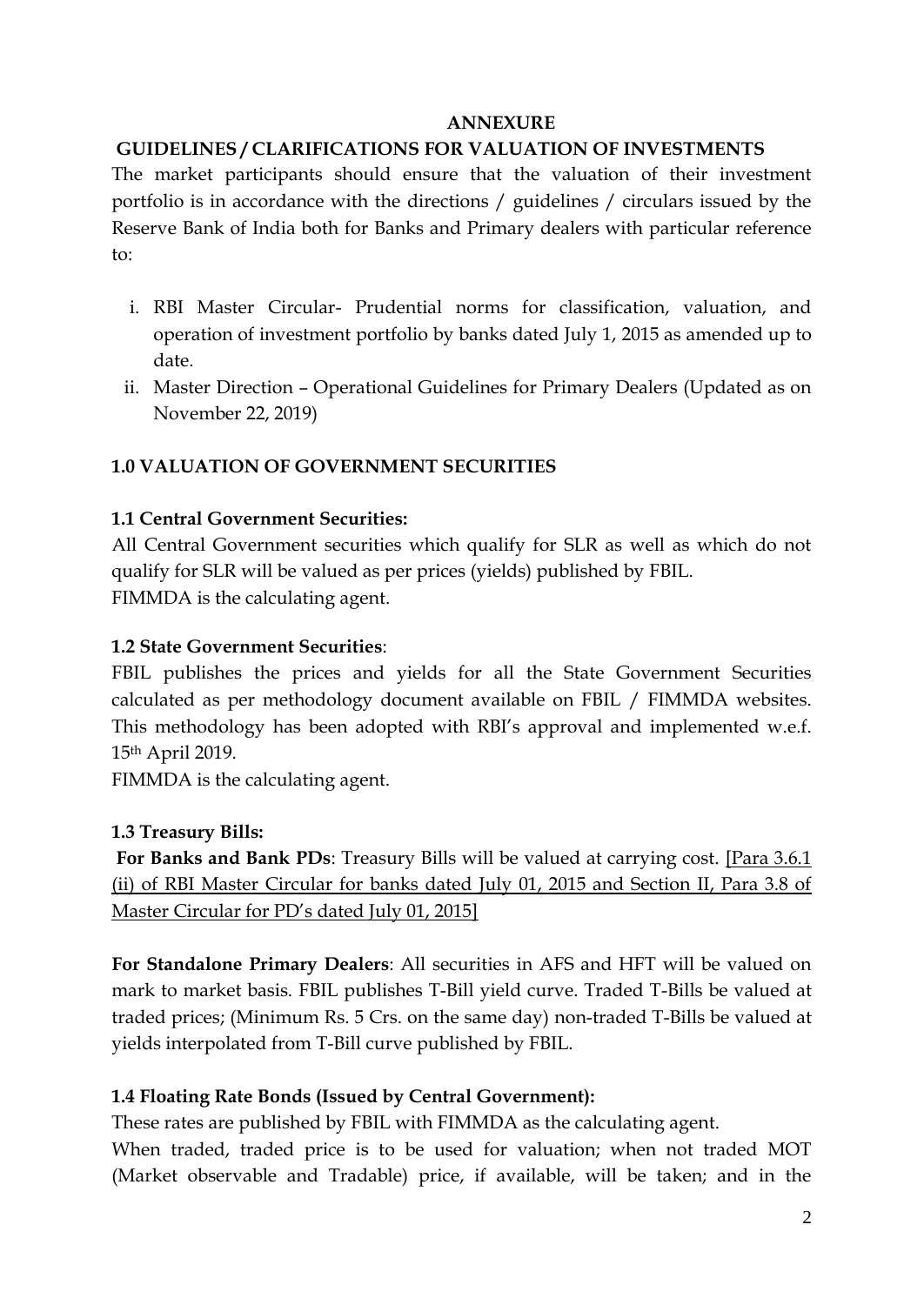absence of above, the model prices are generated as per procedure appearing on FIMMDA's website (under Homepage: /G-sec & Valuations:/Valuation of FRBs). The desired spread added is illiquidity spread, as the coupon is that of short-term T-Bill whereas the bond is to be held for longer tenor. The desired spreads are determined based on polls conducted once in a fortnight. The submitters identified by FIMMDA will submit the polls. The outliers (two STD Deviation) will be eliminated and a simple average of the remaining polls will be taken for consideration as the spread for the FRB concerned.

## **1.5 Inflation Indexed Bonds:**

These rates are published by FBIL with FIMMDA as the calculating agent. When traded, traded price is to be used for valuation; when not traded, model prices are generated as per detailed valuation methodology available on FIMMDA's website (under Homepage: /G-sec valuations /Inflation Indexed Bonds). The model price (Real Clean Price) is multiplied by Inflation Index Ratio and Nominal Clean Price is calculated and published.

### **1.6 Other SLR bonds / securities:**

Other eligible SLR bonds will be valued as per Para 3.6.3 of RBI Master Circular by adding 25 bps to the Base Yield curve.

### **1.7 Special Securities issued by Govt. of India:**

Special Securities like Oil Bond, Fertilizer Bond, etc. issued by Govt. of India will be valued as per Para 3.7.1 of RBI Master Circular by adding 25 bps to the Base Yield curve.

## **2.0 Valuation of Non-SLR Bonds:**

### **A) Traded Bonds:**

As per RBI Master Circular – Prudential Norms for Classification and Operation of Investment Portfolio by Banks dated July 1 2015, "where the debentures/ bonds are quoted and there have been transactions within 15 days prior to the valuation date, the value adopted should not be higher than the rate at which the transaction is recorded on the stock exchange".

Explanation: The traded price is to be used for valuation of those traded bonds traded in the last 15 calendar days. For this purpose, the volume weighted average price (VWAP) is considered. When a bond is traded on more than one exchange or OTC trades in a bond are reported to more than one exchange the VWAP of all the exchanges is considered. If a bond is traded on more than one day in the last 15 calendar days, the latest VWAP is considered. Bonds traded in the last 15 calendar days (with a minimum of Rs. 5 Cr on any day) only are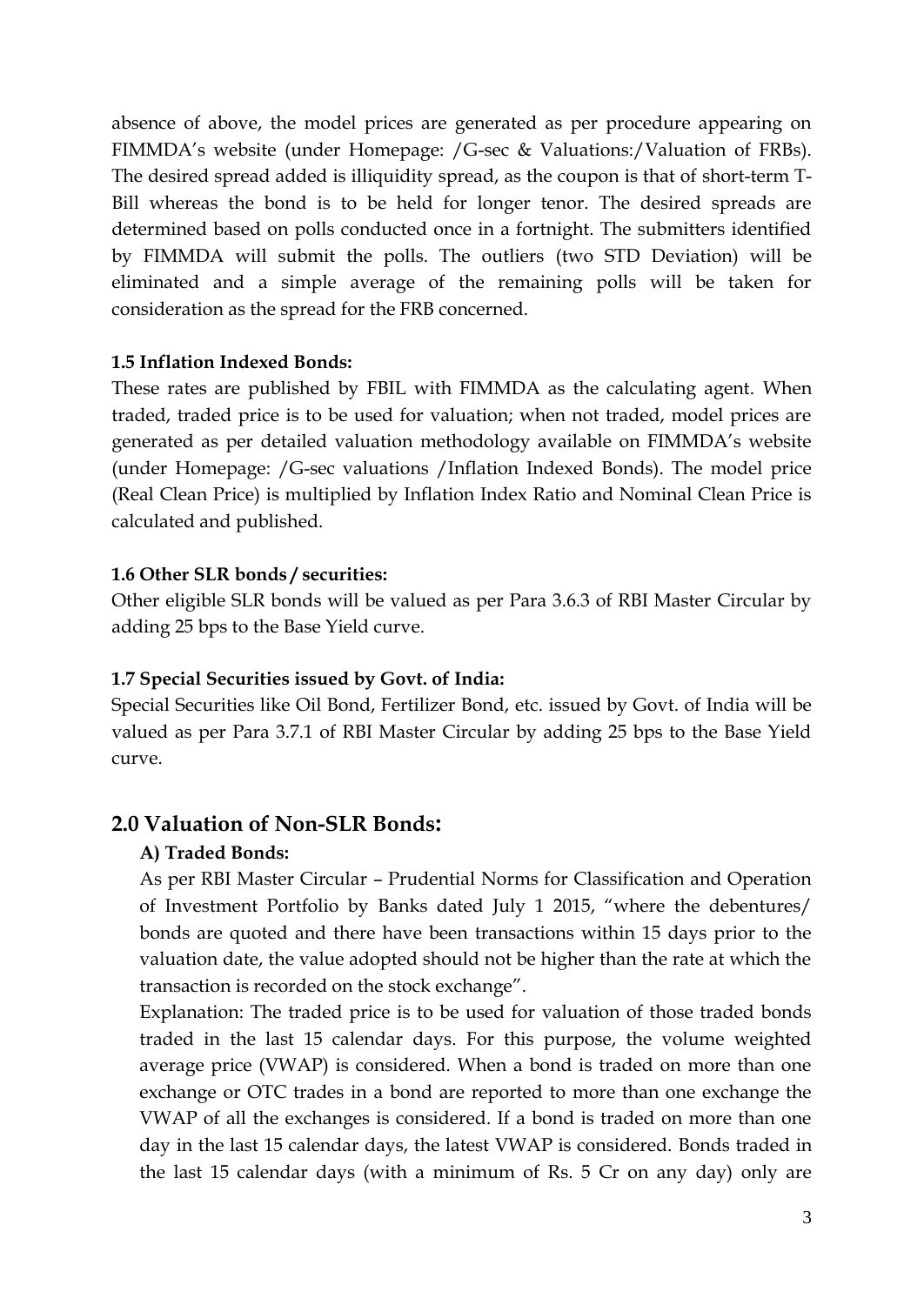considered.

**FIMMDA's role for providing traded prices** (in compliance of the RBI guideline) In order to obviate the need to refer to websites of different Exchanges, FIMMDA consolidates and puts up the following traded data on its website on daily basis.

- i) On the working day next to the last trading day Corporate Bond Trades during the last 15 calendar days (Including probable Failed Trades but excluding Inter Scheme Transfer deals done by MFs)" are given.
- ii) This is a provisional sheet showing the volume weighted average price and volume weighted average yield of a bond traded and reported on the Reporting Platforms of NSE (CBRICS), BSE (ICDM) and MCX SX-FIRST.
- iii) As decided in the valuation committee meeting held on 01.01.2017 FIMMDA is publishing primary issuance data along with the secondary market trades with a separate remark as 'secondary/primary' for valuation purpose.
- iv) If a bond is traded more than one day during the last 15 calendar days, then the data pertaining to the latest trades are only given.
- v) This sheet consolidates all trades in the individual bonds (whether the settlement is T+0, T+1 or T+2) reported on platforms of all three Exchanges.
- vi) On the third working day after the last trading day, when the fate of T+2 trades will also be known, "Corporate Bond Trades during the last 15 calendar days (Excluding failed trades and Inter Scheme Transfer deals done by MFs)" are given.

This is the final sheet showing the volume weighted average price and volume weighted average yield of a bond traded, reported and settled. Since failed trades and trades which were not finally settled cannot be considered as "trades" only the second sheet is to be referred to for Valuation purpose.

## **B) NON- TRADED BONDS- RATED:**

As per RBI guidelines, all non-traded debentures / bonds should be valued on the YTM basis. Such debentures / bonds may be of different companies having different ratings. These will be valued with appropriate mark-up over the YTM rates for Central Government Securities as put out by PDAI / FIMMDA / FBIL periodically. The mark-up will be graded according to the ratings assigned to the debentures / bonds by the rating agencies subject to the following: -

(a) The rate used for the YTM for rated debentures / bonds should be at least 50 basis points above the rate applicable to a Government of India loan of

equivalent maturity.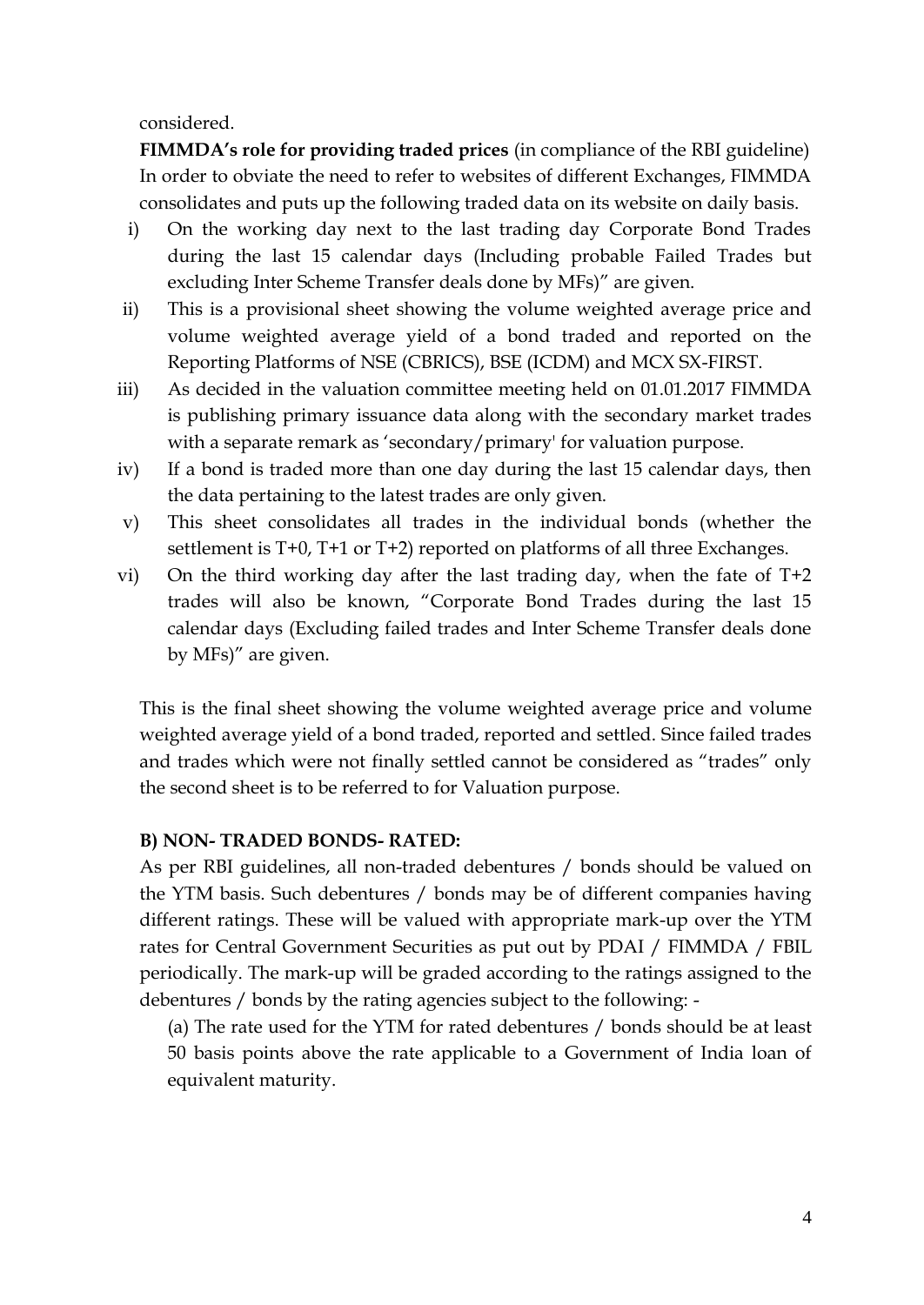## **CORPORATE BOND SPREAD MATRIX METHODOLOGY:**

The methodology used for arriving at Corporate Bond spread Matrix is as under: -

- 1) Yield is an important input for valuation. Publication of daily yield matrix will be preferable for valuation of corporate bonds on a daily basis. Since polling is done only once in a fortnight for construction of matrix polls in terms of yields are converted into spreads over G-sec yields and published. Publication of matrix in terms of spreads enables daily valuation.
- 2) Yield matrix is constructed as a first step. By subtracting the corresponding G-Sec annualized par yield, the spread matrix is constructed.

## 3) **Construction of Yield Matrix**:

For Yield Matrix construction the bonds are grouped into the following three major industry segments;

- i) PSU, FIs & Banks
- ii) NBFCs
- iii) Corporates
- 4) For each segment, yields for the following ratings are polled / arrived at: Ratings: AAA, AA+, AA, AA-, A+, A, A-, BBB+, BBB and BBB-.
	- Where a security has two or more different ratings from different rating agencies, the lowest of the ratings shall be considered for valuation purposes.
	- A rating is considered as valid only if it is not more than 12 months old as on the date of valuation.
- 5) For each segment/rating the yields for the following maturities are polled / derived at:

Maturities: 0.5, 1, 2, 3, 4, 5, 6, 7, 8, 9, 10 and 15 years.

6) Yield matrix is constructed by using the polls received from FIMMDA's identified submitters on fortnightly basis.

# 7) **Procedure for obtaining polls**:

a) Identification of submitters: The submitters are identified by FIMMDA based on their secondary market volume. It is ensured that different segments of the market are given due representation in the polling. At present there are 21 identified submitters consisting of PSU, Private and Foreign banks and Primary Dealers.

b) Identification of representative issuers: During the Valuation Committee Meeting, FIMMDA will exhibit / showcase the traded data of all bonds (excluding AT1 / Tax free) during the month (e.g. 01.01.2020 to 31.01.2020) to the identified submitters (Pollers) and ask them to identify a representative issuer in each segment and rating (AAA, AA+, AA and AA-). 'SO / CE' rated bonds will not be selected as representative issuers.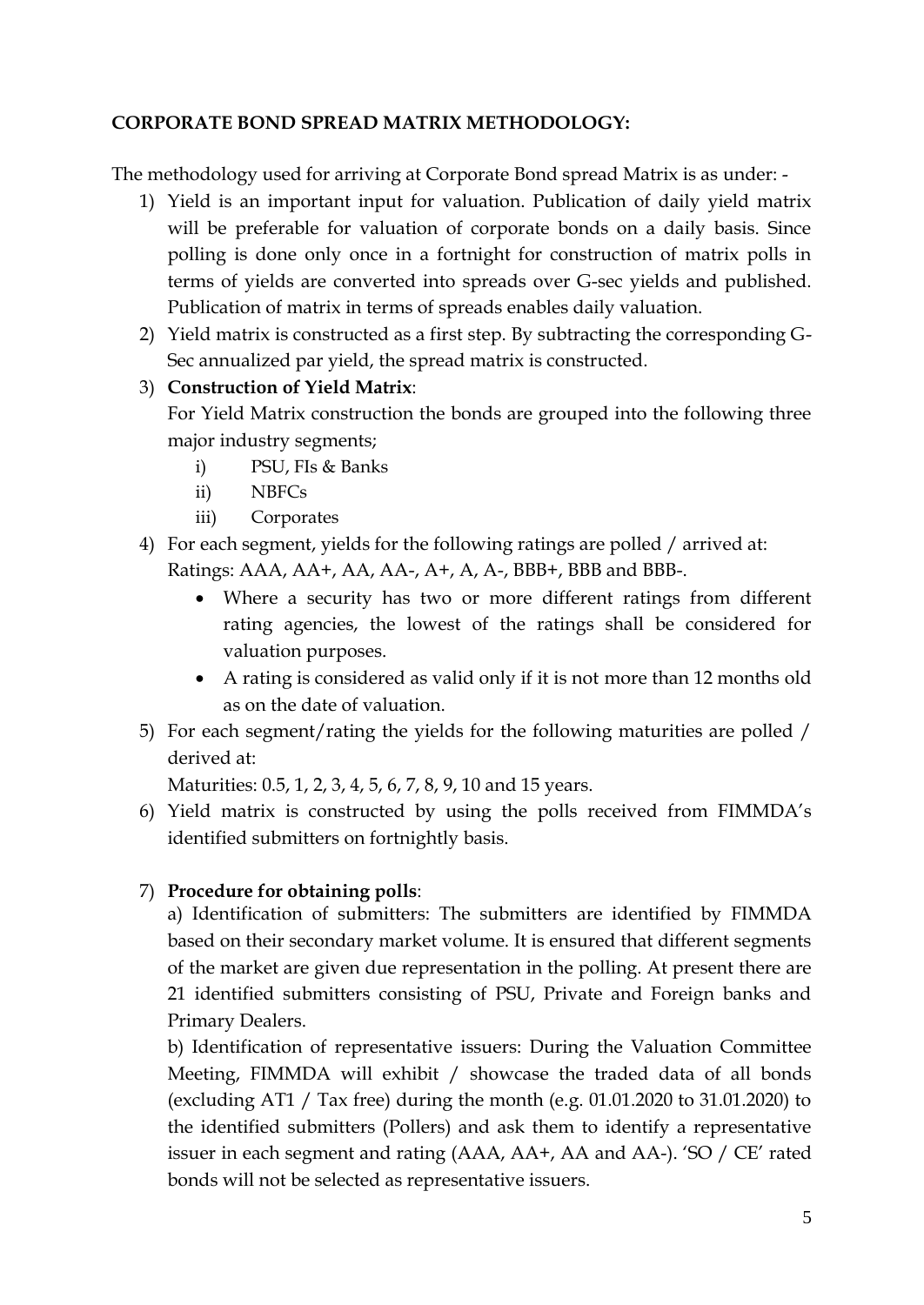The list of issuers is identified in the monthly valuation committee meeting.

| влашріс. |              |                                  |
|----------|--------------|----------------------------------|
| Rating   | Segments     | Issuers are selected every month |
| AAA      | PSU/FI/Banks |                                  |
| AAA      | <b>NBFCs</b> |                                  |
| AAA      | Corporates   |                                  |

Example:

c) One day prior to polling on each fortnight / month, FIMMDA will circulate the traded data of all bonds of the fortnight/month along with the names of the identified representative issuers which could, subject to the individual submitter's policy, be used as a reference issuer/bond for polling in that segment and rating. If the representative issuer is not identified, then the submitters will continue to poll as per their expert judgment/internal policy.

d) Submissions from the identified submitters are web based (FIMMDA website) and the data are analyzed through Straight Through Processing (STP). Outliers in each segment/rating/tenor are removed using median and two standard deviation method. That is, any poll/s which is/are away from the median value by two standard deviation (2SD) is/are removed as outlier/s. After the removal of the outlier/s, the median is taken as the representative value.

e) Yield matrix is for 0.5, 1, 2, 3, 4, 5, 6, 7, 8, 9, 10 and 15 years. However, the submitters are required to poll only for the 1 yr., 3 yr., 5 yr. and 10 yr. tenors for NBFC & Corporate segments and 1 yr., 3 yr., 5 yr., 7 yr., 10 yr. and 15 yr. tenors for PSU/FI/ Banks segment.

The difference between the 0.5 years and 1-year is arrived at as the moving average of last 3 months. The Monthly average is arrived at as the difference in traded yield of 0.5 year and 1 year whenever traded. This spread will be calculated every month on rolling basis.

For 15 yr. tenor in NBFC & Corporate segments the yield is arrived at by extrapolation method. For intermediate tenors, the yields are arrived at by linear interpolation.

f) Similarly, the submitters are required to poll only for AAA, AA+, AA, and AA- ratings. For ratings below AA-, a different methodology is used as explained elsewhere.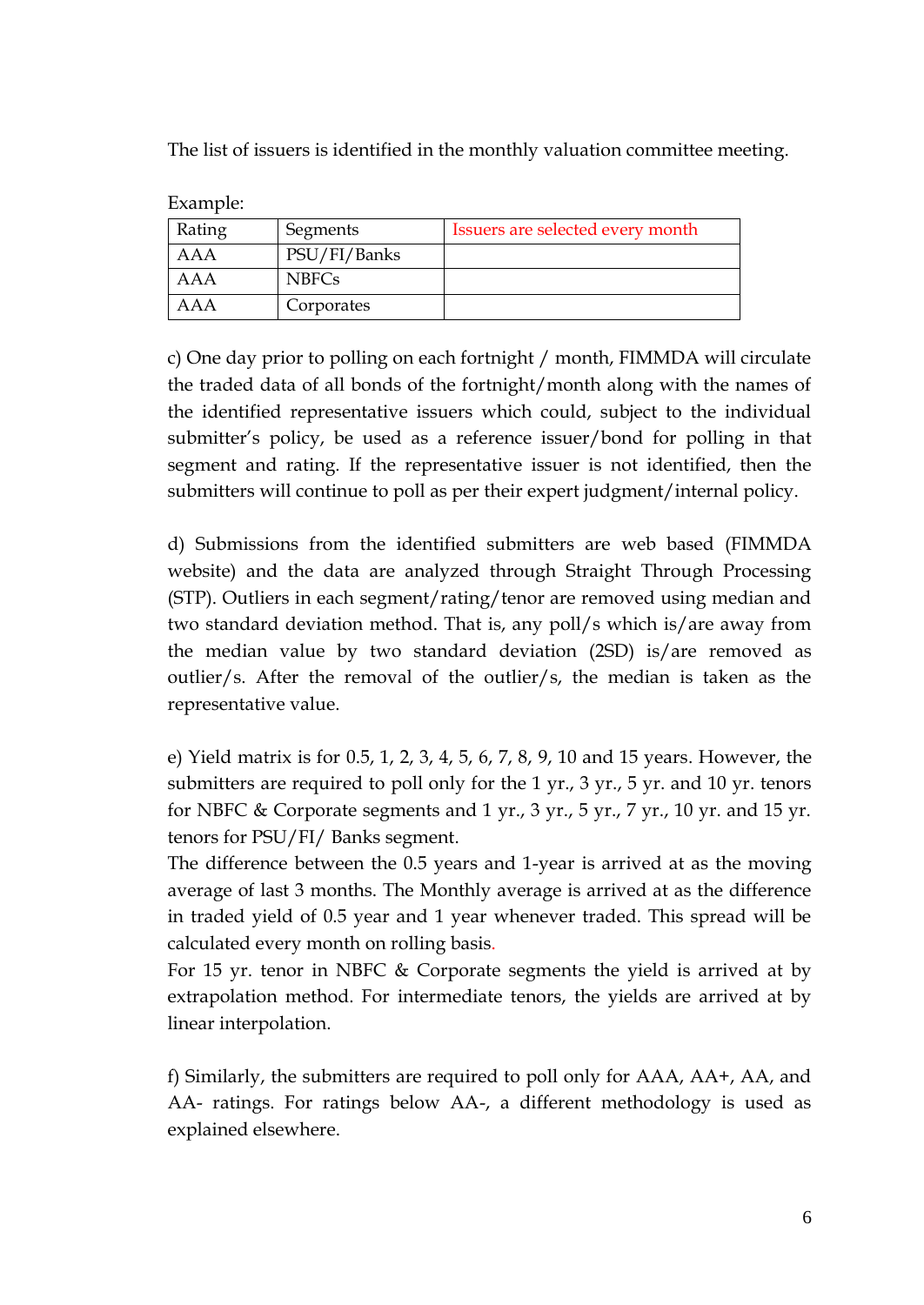## 8) **Replacing the polled yields in the matrix by traded yields**:

Traded yields should be always given priority over polled yields.

- i. All individual trades reported to the exchanges (NSE, BSE, MSE) are obtained from the Exchanges. Trades above Rs.5 Cr and trades in OTC market are only considered. IST trades are ignored.
- ii. For all the traded ISINs, the volume weighted average yield and price (VWAY/VWAP) are calculated after identifying and removing the outlier trades, if any.
- iii. Outlier trades are those whose yields lie outside one standard deviation provided 1 standard deviation is 0.15 or more. If the standard deviation is less than 0.15 no outlier is removed.
- iv. The yields reported to the exchanges are cross checked by calculating yields afresh using the VWAP and cash flow details prepared for each ISIN.

The volume weighted average yields (VWAY) of bonds issued by representative issuers are considered.

Trades in Corporate Bond market in general are few and far between and all tenors are not traded regularly. Moreover, the spread between tenors is different. In a scenario of rate changes, up or down, such differences are higher. To capture the changes in spreads, the Number of buckets under which the securities are segregated (based on residual maturity) is increased from the present three to eight (buckets) as under:

| Bucket No. | Bucket criteria (years) |  |
|------------|-------------------------|--|
|            | $0 - 0.5$               |  |
| 2          | $0.5001 - 1$            |  |
| κ          | 1.0001 to 2             |  |
|            | 2.0001 to 3             |  |
| 5          | 3.0001 to 5             |  |
| h          | 5.0001 to 7             |  |
|            | 7.0001 to 10            |  |
|            | 10.0001 and above       |  |

While replacing the polled yields with the traded yields, the traded yields fulfilling certain filter criteria only are considered to avoid distortion the yield matrix.

- A. Filter criteria for recognizing traded yields:
	- a) Bonds having call / put options, though issued by the representative issuer will not be considered for replacement.
	- b) The traded yields will be considered if the difference between the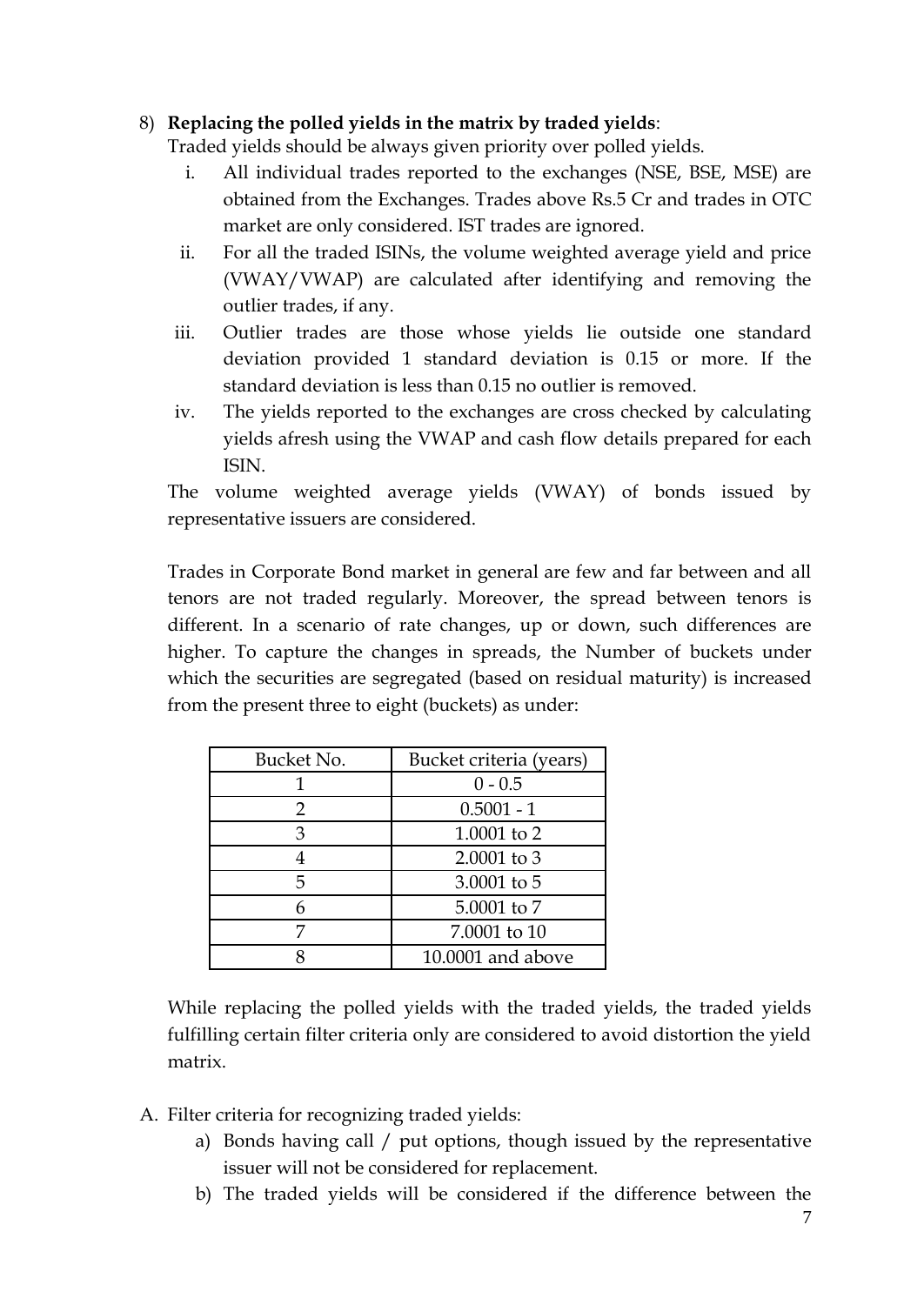traded yield and polled yield is less than or equal to 15 bps.

- c) If the difference between the traded yield and polled yield is 16 to 24 bps, the same will be considered provided number of trades in the particular ISIN is at least 3 and the volume Rs. 50 Crs.
- B. Outlier traded yields: A traded yield will be considered as outlier if the difference between the traded yield and the polled yield is 25 bps or more.
- C. In order to facilitate identification of outlier trades as mentioned above, the yield matrix will be first constructed using polled yields and interpolated yields for in between tenors for which polls are not taken and then the polled / interpolated yields will be replaced by the traded yields after fulfilling above criteria.
- D. while replacing polled yields:
	- a. Trades up to 0.25 year are ignored.
	- b. For trades up to 0.5 year: trades withy residual maturity between 0.25 to 0.75 year are considered.

The traded yields are to replace polled ones even if the difference is more than 25 bps (for 0.5 yr. tenor only).

- c. For other residual maturities: E.g.: trades in securities with residual maturity from 1.51 year to 2.50 year will be considered as 2-year segment.
- E. For other securities Identification of outlier trades and ignoring them is only for matrix construction. For valuing the traded ISIN, the traded price will be used as per RBI guidelines.
- F. The traded yields of the bond issued by the representative issuers will replace the polled yields. For this purpose, trades of the following bonds will not be considered:
	- a. Tax Free Bonds
	- b. Structured bonds
	- c. Zero Coupon bonds
	- d. Low coupon (deep discount) bonds
- 9) Construction of Spread Matrix:

FIMMDA published G-sec annualized par yields for 0.5, 1, 2, 3, 4, 5, 6, 7, 8, 9, 10 and 15 years are used for arriving at the spreads. The spread matrix is arrived at by subtracting the G-sec annualized par yields from the yields in the yield matrix. For intermediate tenors, the yields are arrived at by linear interpolation.

## 10) **Fixed spreads for bonds rated below AA-:**

The spreads for ratings up to AA- are determined by the traded levels / polls. The spreads for ratings below AA- are determined based on the traded levels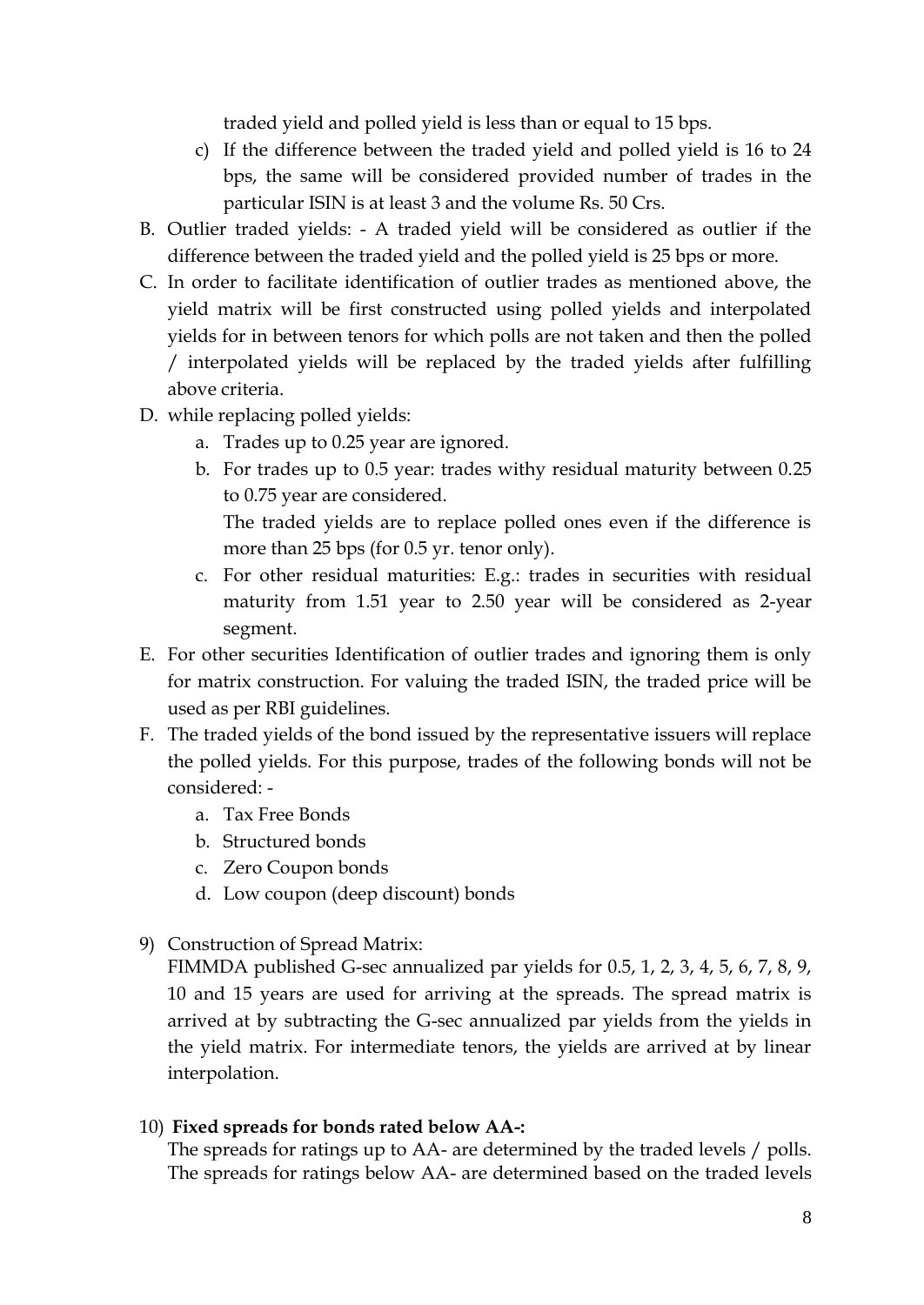of these bonds during the last three months (excluding AT1 bonds, Tax free bonds and SO / CE rated bonds), in the Valuation Committee meeting. These spreads are kept fixed for 3 months.

FIMMDA will announce the fixed spreads to be applied for the next 3 months or period as may be determined in the Valuation Committee Meeting.

- 11) FIMMDA spread matrix is to be used for valuation of bonds which have not traded in the market. The spreads must be added to the base yield corresponding to the residual maturity and not the original maturity. The rated bonds are to be valued by adding the credit spreads to the Par/Base Yield Curve. The Par/Base Yield Curve starts from three-month tenor. For valuation of securities with maturities less than three months, the yield for three-month tenor should be considered. Yield for intermediate tenors for each curve may be arrived at by linear interpolation.
- 12) The Spread Matrix starts from six-month tenor. For valuation of securities with maturities less than six months the spread for six-month tenor should be considered. Spread for intermediate tenors for each curve may be arrived at by linear interpolation.
- 13) For securities where the residual maturity is more than 15 years, the spreads of 15 years should be added to the base yield of applicable maturity.
- 14) Whenever a Corporate Bond is traded and reported, the 'traded spread' (of the weighted average traded yield) of that bond, over the G. Sec Par/Base Yield curve would be used for valuing all other bonds of similar rating of the particular Corporate in the particular traded tenor. (Thus, if AAA bond of 'PFC' maturing in 2025 was traded at a price of Rs. 98.53 with a spread of 68 bps over the G. Sec Par/Base Yield, all AAA rated PFC bonds maturing in 2025 would be valued with a spread of 68 bps over the G. Sec Par/Base Yield, whereas the traded bond would be valued at Rs. 98.53).
- 15)If more than one bond of the particular corporate with the same rating was traded in that tenor, the higher traded spread would be used for valuing all other similar rated bonds of that corporate in that particular tenor. (Thus, if AAA, 8.84 % PGC -2025 was traded with a spread of 57 bps and AAA, 8.40 % PGC - 2025 was traded with a spread of 60 bps all other AAA rated PGC bonds maturing in 2025 would be valued with a spread of 60 bps).

# *(Rationale: To bring the valuation of corporate bonds closer to market traded yield and prices and move away from polled yields and prices)*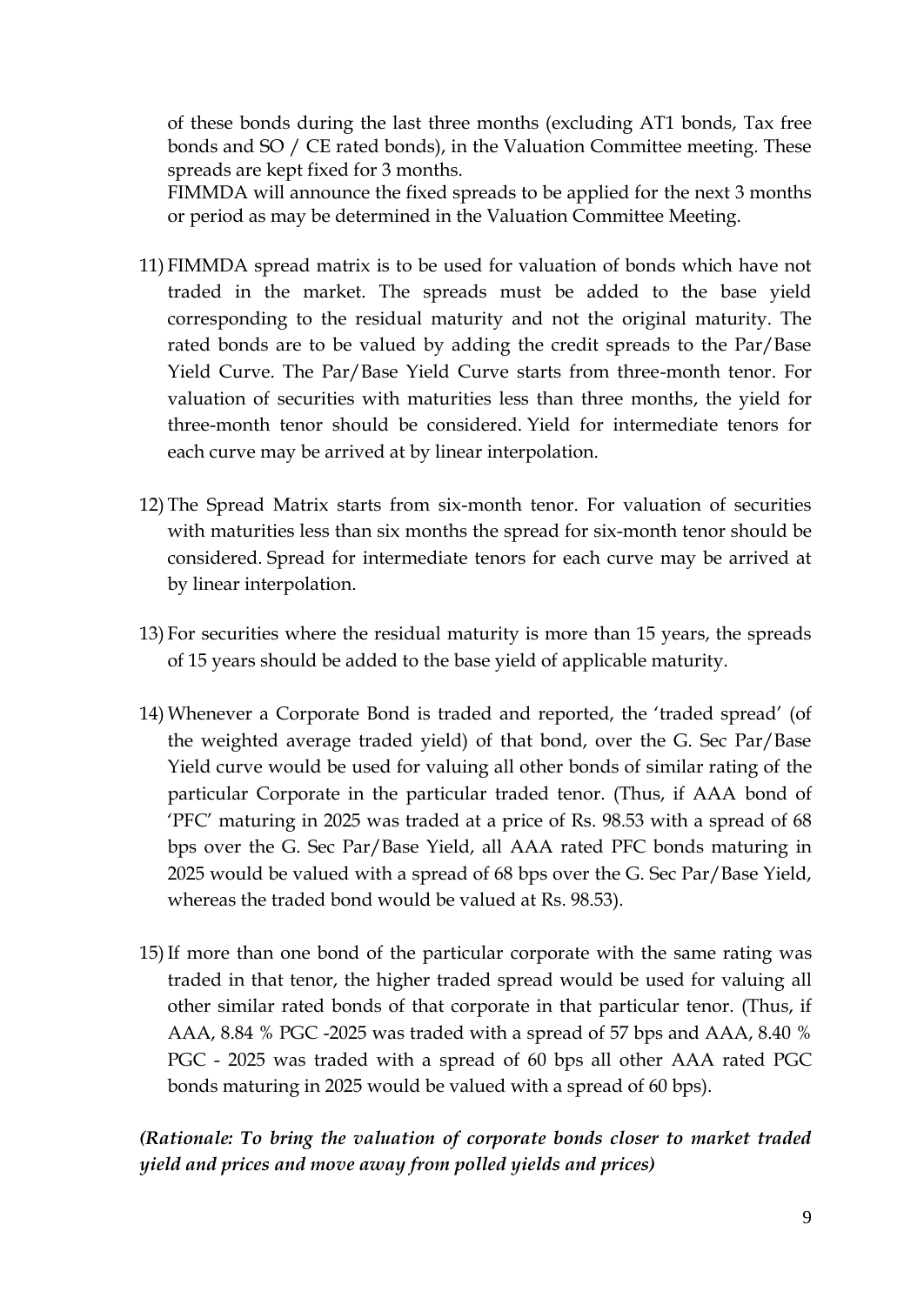16) FIMMDA may from time to time stipulate different spreads for any specific category, if warranted.

# **A) BONDS NOT RATED BY A RATING AGENCY BUT A CORRESPONDING RATED BOND OF THE ISSUER EXISTS**

As per RBI guidelines, the rate used for the YTM for unrated debentures/ bonds should not be less than the rate applicable to rated debentures/ bonds of equivalent maturity. The mark-up for the unrated debentures/ bonds should appropriately reflect the credit risk borne by the bank.

Explanation: Bonds and debentures, which are NOT rated by a rating agency or have become 'unrated' during their tenor, but a corresponding rated bond of the issuer exists, then the unrated bonds will be valued by marking up the credit spread by a minimum of 25% over the equivalent rated long term bond of the same issuer.

# **B) BONDS, DEBENTURES AND PREFERENCE SHARES WHICH ARE NOT RATED BY A RATING AGENCY, AND NO CORRESPONDING RATED BOND OF THE ISSUER EXISTS**

The spreads of BBB- for residual tenor marked up by 25 % will be the applicable credit spreads.

# **C) BONDS AND DEBENTURES WHICH WERE RATED BY A RATING AGENCY, BUT BECAME UNRATED DURING THEIR TENOR AND NO CORRESPONDING RATED BOND OF THE ISSUER EXISTS**

The spreads of BBB- for residual tenor marked up by 25 % will be the applicable credit spreads.

## **D) BONDS / DEBENTURES HAVING SPECIAL FEATURES:**

1. As per RBI guidelines, the special securities, which are directly issued by Government of India to the beneficiary entities, which do not carry SLR status, may be valued at a spread of 25 basis points above the corresponding yield on Government of India Securities, with effect from the financial year 2008 - 09. At present, such special securities comprise Oil Bonds, Fertilizer Bonds, bonds issued to the State Bank of India (during the recent rights issue), Unit Trust of India, Industrial Finance Corporation of India Ltd., Food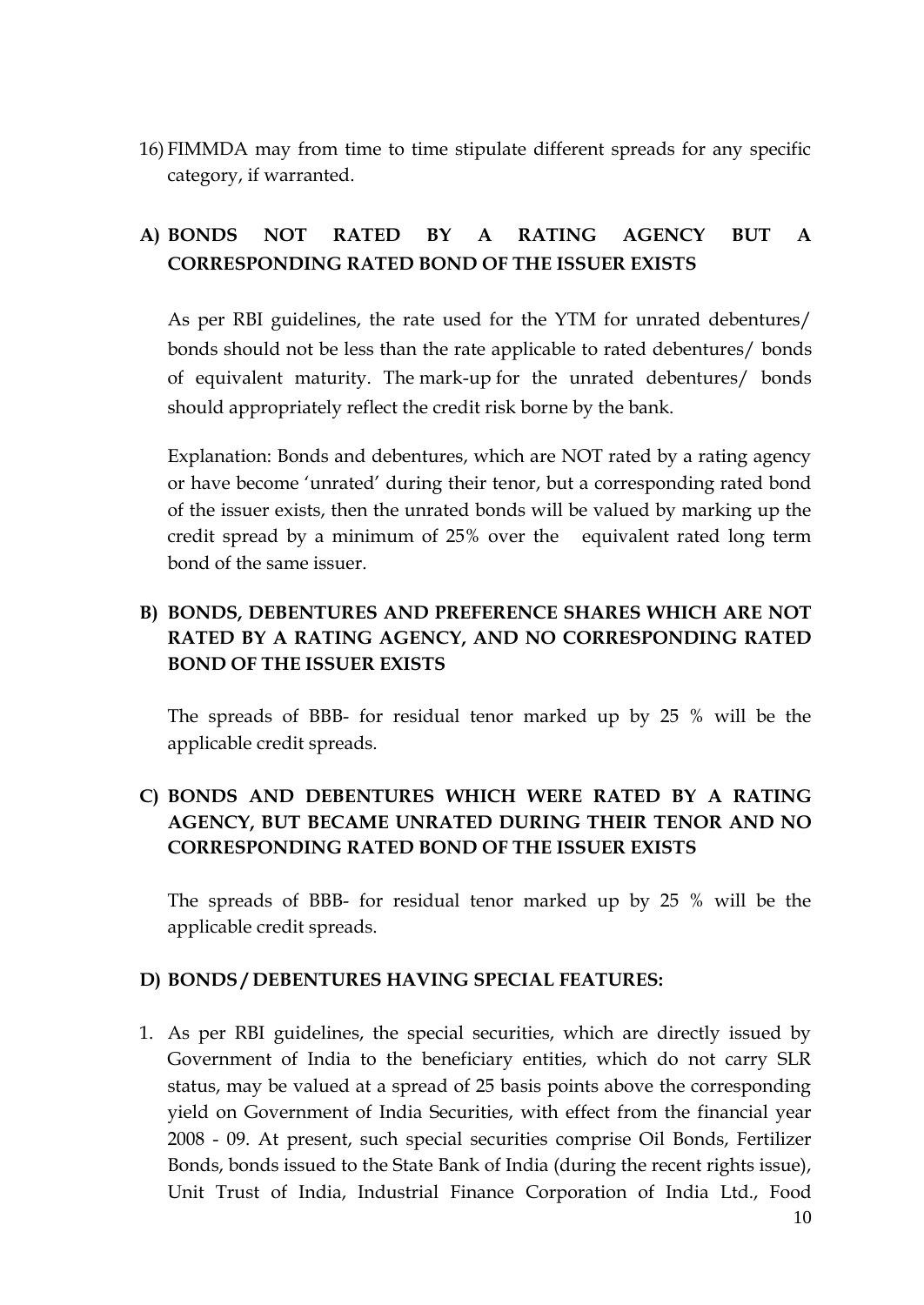Corporation of India, Industrial Investment Bank of India Ltd., the erstwhile Industrial Development Bank of India and the erstwhile Shipping Development Finance Corporation.

### 2. **Floating Rate Bonds (NON SLR):**

Floating Rate Bonds are instruments where the coupon rate is variable and is calculated using a certain predetermined methodology. Crucial to the concept of a floating rate bond is the "Benchmark Rate", which is a market determined interest rate, used for the computation of the coupon rate from time to time. The frequency at which the coupon rate is reset is called the reset frequency, while the frequency at which coupon payment takes place is the coupon payment frequency.

Method of Valuation of Floating Rate Bonds:

1) Compute the forward benchmark rate for each reset date.

### **Computation of the forward rate:**

$$
(1+R_1)^{T_1} \times (1+F)^{(T_2-T_1)} = (1+R_2)^{T_2}
$$

Where,

 $R_1$  = zero rate for time  $T_{1'}$ 

 $R_2$  = zero rate for time  $T_{2'}$ 

F = forward rate for period (T<sub>2</sub>-T<sub>1</sub>) at time T<sub>1</sub>

While the above formula is most accurate, an approximation may be made as follows:

 $F = (R_2 \times T_2 - R_1 \times T_1) / (T_2 - T_1)$ 

- 2) Using the same find the coupon (benchmark plus markup, if any) and the cash flows on the interest payment dates.
- 3) Discount these cash flows by any one of the following methods:
	- i. Discount each cash flow using the Zero-Coupon Yields for that cash flow adjusted for the credit spread corresponding to the rating of the bond.
	- ii. Discount each cash flow using the G-Sec YTM for the full residual maturity of the bond adjusted for the credit spread corresponding to the rating of the bond.

The zero-coupon rates may be taken from any recognized source viz. FIMMDA – PDAI, CCIL, etc.

### 3. **MIBOR linked Bonds:**

For bonds linked to MIBOR, the Overnight Index Swap (OIS) market quotes will be used to convert MIBOR into fixed rate for the outstanding tenor. The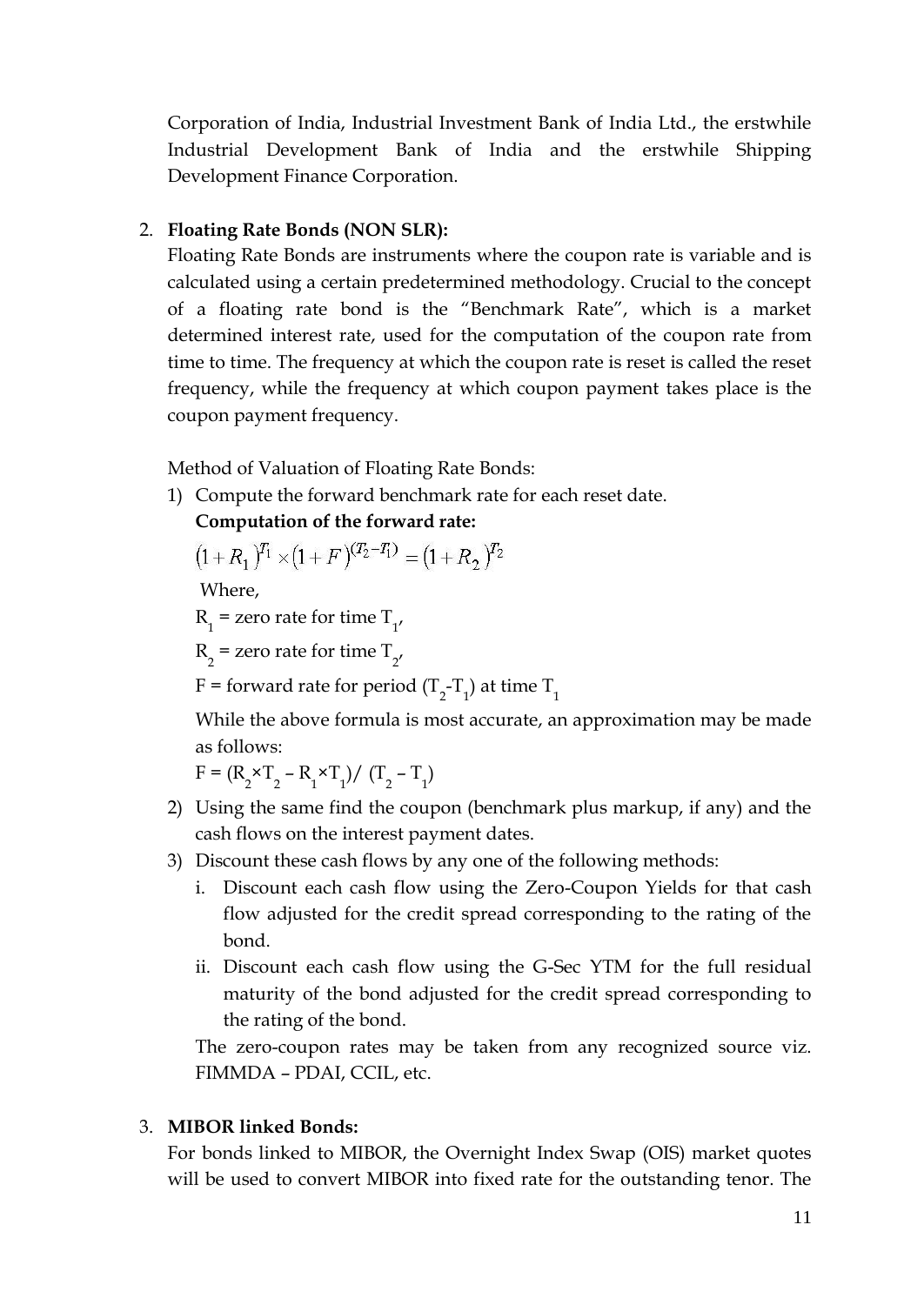spread over MIBOR (as per the original terms of the issue) will be added to arrive at the notional fixed coupon. Then the bond will be valued similar to a fixed coupon bond and the valuation methodology given above for corporate bonds/debentures should be followed*.* 

# 4. **Bonds with Floor and Cap:**

Bonds with a Collar spread of 25 basis points or less will be valued like a fixed coupon bond with the coupon being the average of the cap and floor. (*Rationale: If the Collar spread is small the likelihood of the bond hitting the cap or the floor is higher and the bond would behave like a fixed coupon bond).* 

For bonds with higher collar spread, the banks should separately value the collar through any recognized model and account for the changes in the  $P \& L$ account as per rules.

# 5. **Staggered redemption bonds:**

Staggered redemption bonds would be valued as under:

| Approach                                                                                                                                          | Discounting rate | <b>Spreads</b>   |  |
|---------------------------------------------------------------------------------------------------------------------------------------------------|------------------|------------------|--|
| Treat as a plain-vanilla bond As per weighted As per weighted<br>with residual maturity equal to average maturity<br>weighted average maturity of |                  | average maturity |  |
| principal flows.                                                                                                                                  |                  |                  |  |

# 6. **Perpetual Bonds:**

For Perpetual Bonds with single/multiple call option, compute the price for all option dates till the longest point on the base yield curve. Use the price which is the lowest for valuing the bond.

- a. The cash flow of the security relating to the longest point on the Government Securities yield curve is to be considered.
- b. If the securities have a Call Option by the issuer and there is a stepup coupon after the call option, the cash flow should be considered with the step–up coupon after considering the regular coupons up to Call Option date.

# 7. **Coupon bearing and non-coupon bearing Deep Discount Bonds:**

The coupon bearing Deep Discount Bonds would be valued as:

- i) Zero Coupon Bonds (Without the coupons)
- ii) The individual coupon flows would be valued as Zero-Coupon STRIPS.
- iii) The grossed up present values of  $(i) + (ii)$  above would be the price of the coupon bearing Deep Discount Bond at which the bond would be marked to market.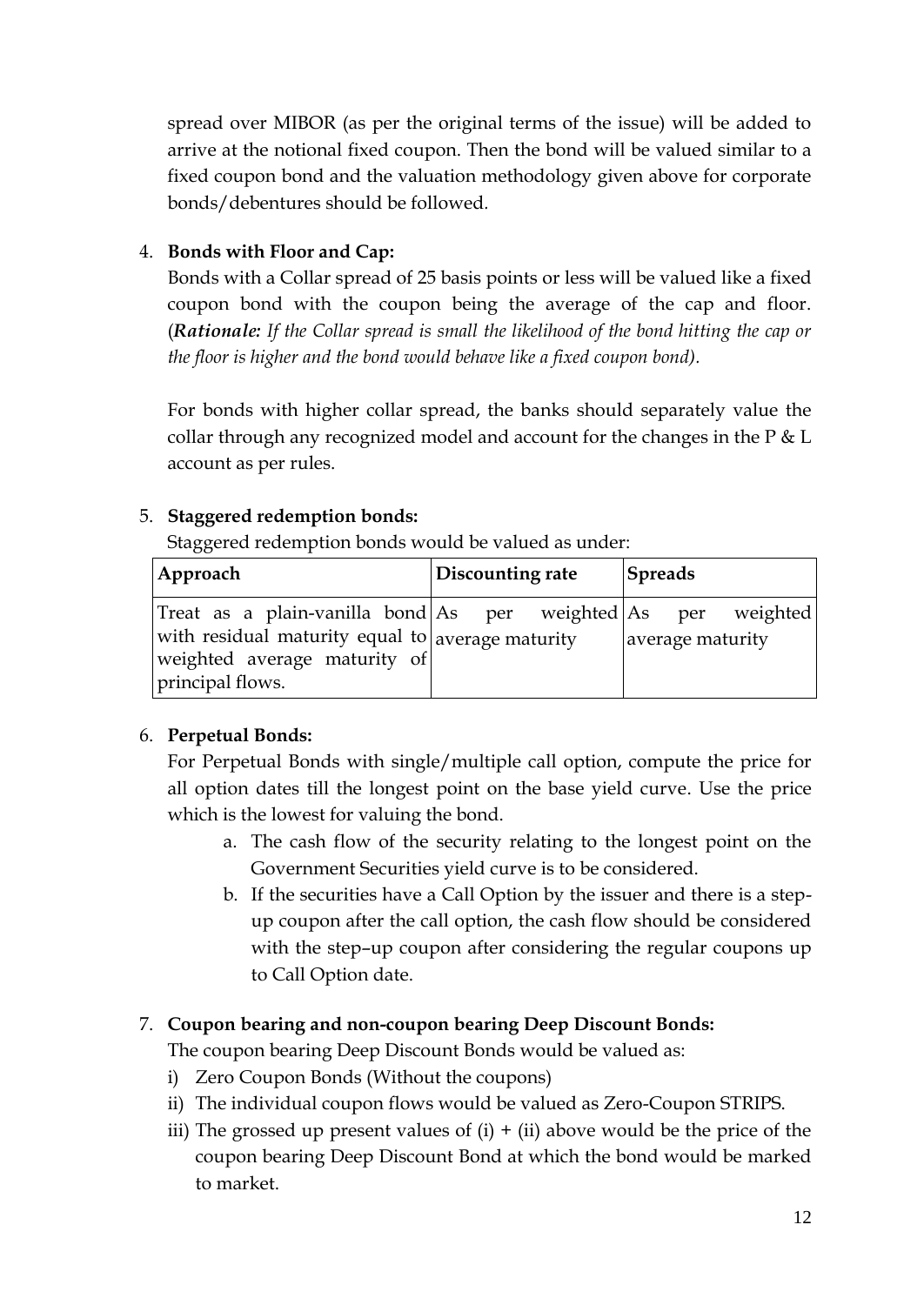The non-coupon bearing Deep Discount Bonds would be valued as per Para 3.7.3 of RBI Master Circular dated July 1, 2015. That is, ZCBs should be shown in the books at carrying cost, i.e., acquisition cost plus discount accrued at the rate prevailing at the time of acquisition, which may be marked to market with reference to the market value. In the absence of market value, the ZCBs may be marked to market with reference to the present value of the ZCB. The present value of the ZCBs may be calculated by discounting the face value using the 'Zero Coupon Yield Curve', with appropriate mark up as per the zero-coupon spreads put out by FIMMDA periodically.

### 8. **Commercial Paper / Certificate of Deposits:**

Commercial Papers/Certificate of Deposits of tenor less than one year should be valued at carrying cost (Para 3.7.7 of RBI Master Circular). For knowing the market value of CDs, the CD yield curve published by FBIL may be used.

### 9. **Bonds with Call and Put Options:**

- a. Where bonds have simultaneous call, and put options (on the same day) and there are several such calls & put options in the life of the bond, the nearest date should be taken for Price/YTM calculation
- b. Only Callable Bonds: Bonds, which are only callable by the issuer, will be valued at the lowest of the value/s as obtained by valuing the security to final maturity (weighted average maturity in the case of staggered redemption) and valuing the security to call option date/s.
- c. Only Puttable Bonds: Bonds puttable by the investor should be valued at the highest of the value/s as obtained by valuing the security to final maturity (weighted average maturity in the case of staggered redemption) and valuing the security to put option date/s.

### 10. **Discom Bonds issued under Financial Restructuring Plan (FRP):**

Under the FRP, initially the **Discom** will issue their bonds which will be converted into Special Securities of the concerned State Government on or before 5 years. The coupon of the bonds issued by Dis coms may undergo change when the State Government takes over the liability and issues its own Special Security. The **Discom** bonds are valued as per RBI circular No.DBOD.BP.BC.No.105/21.04.132/2012-13 dated 27.06.2013, considering the bond's maturity as stated by **Discom** on its face and/or Term Sheet for which the coupon payments are known. As and when the bond is replaced by a special security by the respective State Government, (Uday Bonds).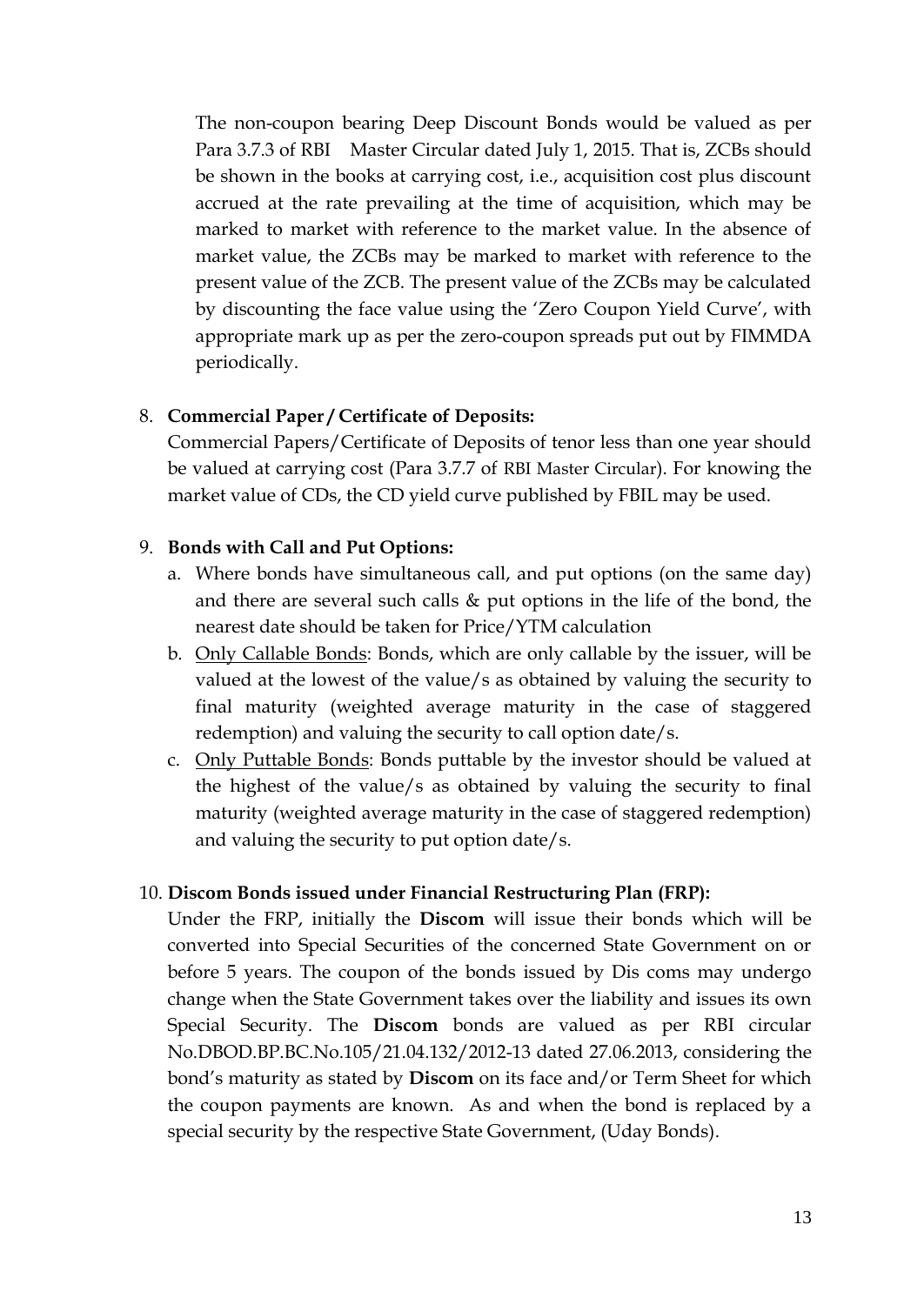### 11. **UDAY Bonds:**

W.e.f. 15th April 2019, Uday bonds are valued as under: A UDAY bond belonging to a particular maturity-bucket will be valued at the average of the published YTMs of the SDLs of that maturity-bucket.

The average YTM of a maturity-bucket is a simple mean of all the published YTMs of all the SDLs in that maturity-bucket. Such means are prepared for all the buckets.

## 12. **Tax-Free Bonds:**

Tax-Free bonds are to be valued at traded price in case a tax-free bond was traded in the last 15 days. In case of other Tax-Free bonds, the coupon will be grossed up by a factor equal to the income tax rate applicable for the holder. Thereafter, the bond will be valued as any other bond.

## The rationale for grossing up coupon is as under:

The price/value of a bond is the present value of future cash flows. The market yield meant for discounting taxable coupon inflows cannot be obviously used for discounting tax free coupon inflows. So, the option is to gross up the coupon using the applicable tax rate to arrive at taxable coupon. So, if a tax-free coupon is 8% and the tax rate is 33%, then the coupon is grossed up to 11.94%. This grossed up coupon is discounted at the market yield and spread applicable to the issuer segment, credit rating and residual tenor. This logic is tenable if the tax-free bonds give really tax-free income.

Income tax angle to the treatment of tax-free bonds:

As per Income Tax Act, the holder of a tax-free bond can deduct the interest income of tax-free bonds from the profit. However, as per Section 14A of the Act, no deduction shall be allowed in respect of any expenditure incurred by the assesse for earning the tax-free income for the purpose of computing the taxable income. As per the amendment made in 2016, interest expenses pertaining to investment in tax free bonds will no longer be disallowed. Only general expenses at a fixed rate of 1% of the investment in tax free bonds will be disallowed.

Therefore, banks having investments in tax free bonds may gross up the coupon minus general expenses of 1% of investment and value the investment. Depending upon the tax rates applicable to the individual investor, the grossing up of coupon will vary.

Example:

Tax Free Coupon  $=$  8.00% Tax rate applicable to the investor/bank =  $33\%$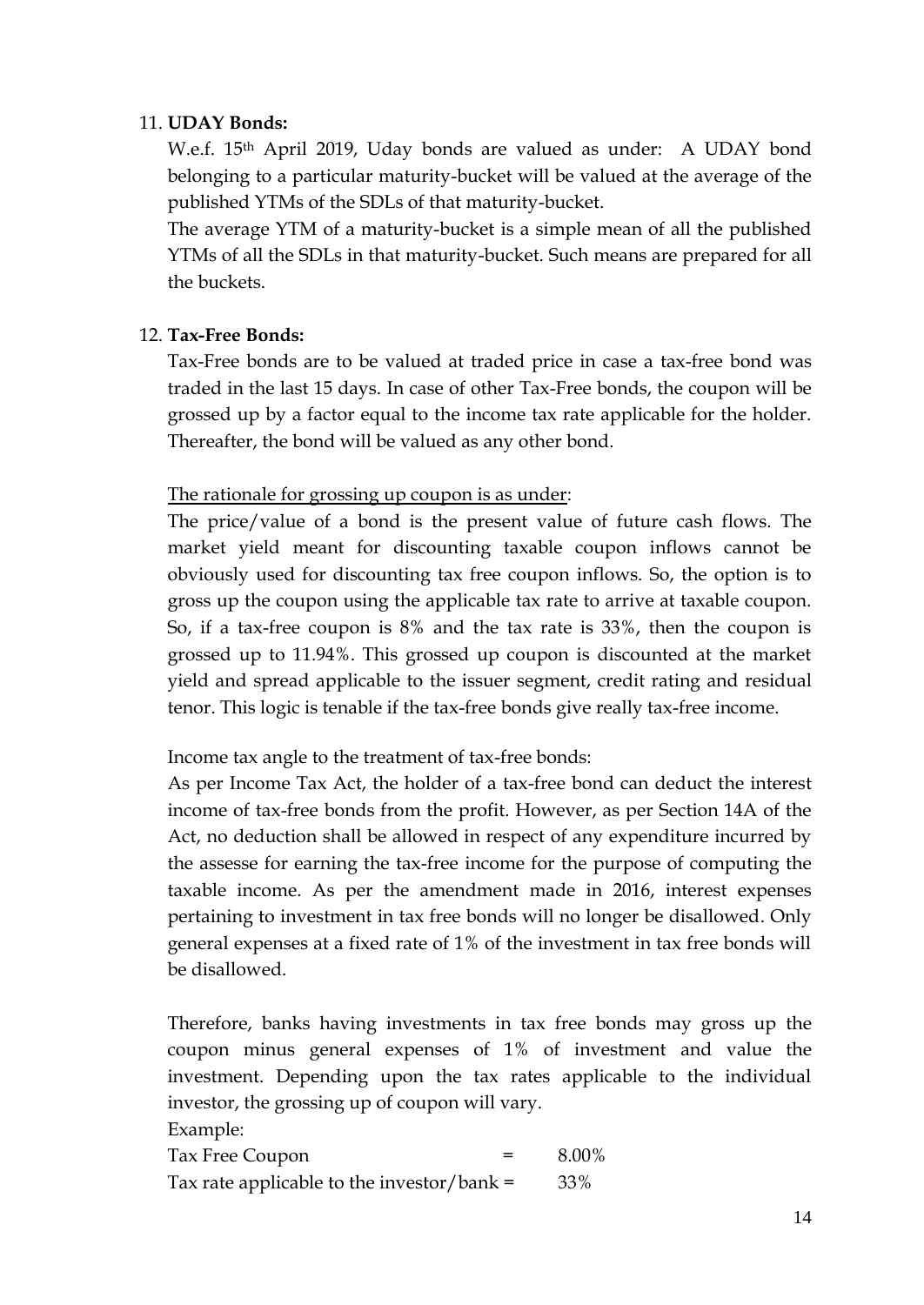| Presumptive general expenditure |     | 1.00%             |
|---------------------------------|-----|-------------------|
| Coupon to be grossed up         |     | 7.00% (8.00-1.00) |
| Grossed up coupon               | $=$ | $7/$ (1-33%)      |
|                                 |     | 10.45%            |

Accepted Methodology –

It is noticed that the presumption general expense of 1 year as per section 14 A of Income Tax act is calculated as reduction in yield instead of tax on such expenditure. As the valuation should reflect the cash flow that an investor gets, we have worked out the valuation as under;

| <b>Particulars</b>                                              | Amount (Rs)               |
|-----------------------------------------------------------------|---------------------------|
| Coupon $(A)$                                                    | 8                         |
| Less: Presumptive general expenditure disallowed under Section  |                           |
| 14A(B)                                                          |                           |
| $\Rightarrow$ Tax Free Income (C = A-B)                         |                           |
| $\Rightarrow$ And Taxable income (B)                            |                           |
| Tax rate applicable to the investor/ bank $(\%)$ (D)<br>$\circ$ | 33                        |
| Tax on Taxable income $(E) = (B) * (D)$                         | 0.33                      |
| Post Tax Income (F)                                             | 0.67                      |
| Total Income (net of tax) $(G) = (C) + (F)$                     | 7.67                      |
| Grossed up yield (H)                                            | $7.67/(1-0.33) = 11.45\%$ |

# 13. **Security Receipts / Pass through Certificates issued by Reconstruction Company / Securitization Company:**

Security Receipts will be valued as per Net Asset Value (NAV) given by the issuing Reconstruction Company / Securitization Company.

The valuation of PTC should be done using the spread matrix applicable to NBFC category.

## 14. **Priority Sector PTCs**:

Prior to June 2016, PTCs were valued as equivalent to tax-free bonds. As the Finance Bill 2016 changed the tax-treatment of such instruments, the earlier valuation process for PTCs needed a change. Further, PSL-PTCs additionally serve the purpose of being PSL compliant. The valuation committee, in its meetings during June-Aug 2016, recommended to value the PSL-PTC bonds at book value. However, As PSL-PTCs are invested by banks to meet their PSL related regulatory requirement, they are generally bought and held to maturity by the banks. This leads to a total lack of secondary market trades thus resulting in lack of market valuation. Further, there is no mechanism to report primary market deals in PSL-PTCs on to a reporting platform. A parallel, however, could be drawn from investments in RIDF scheme (which serve the purpose of meeting PSL targets). These are carried at cost and are classified as other assets. Given that PSL-PTCs are also to be included in the ANBC computation by the banks (like the RIDF) and lack of a marketdetermined valuation mechanics, the Valuation Committee in its meetings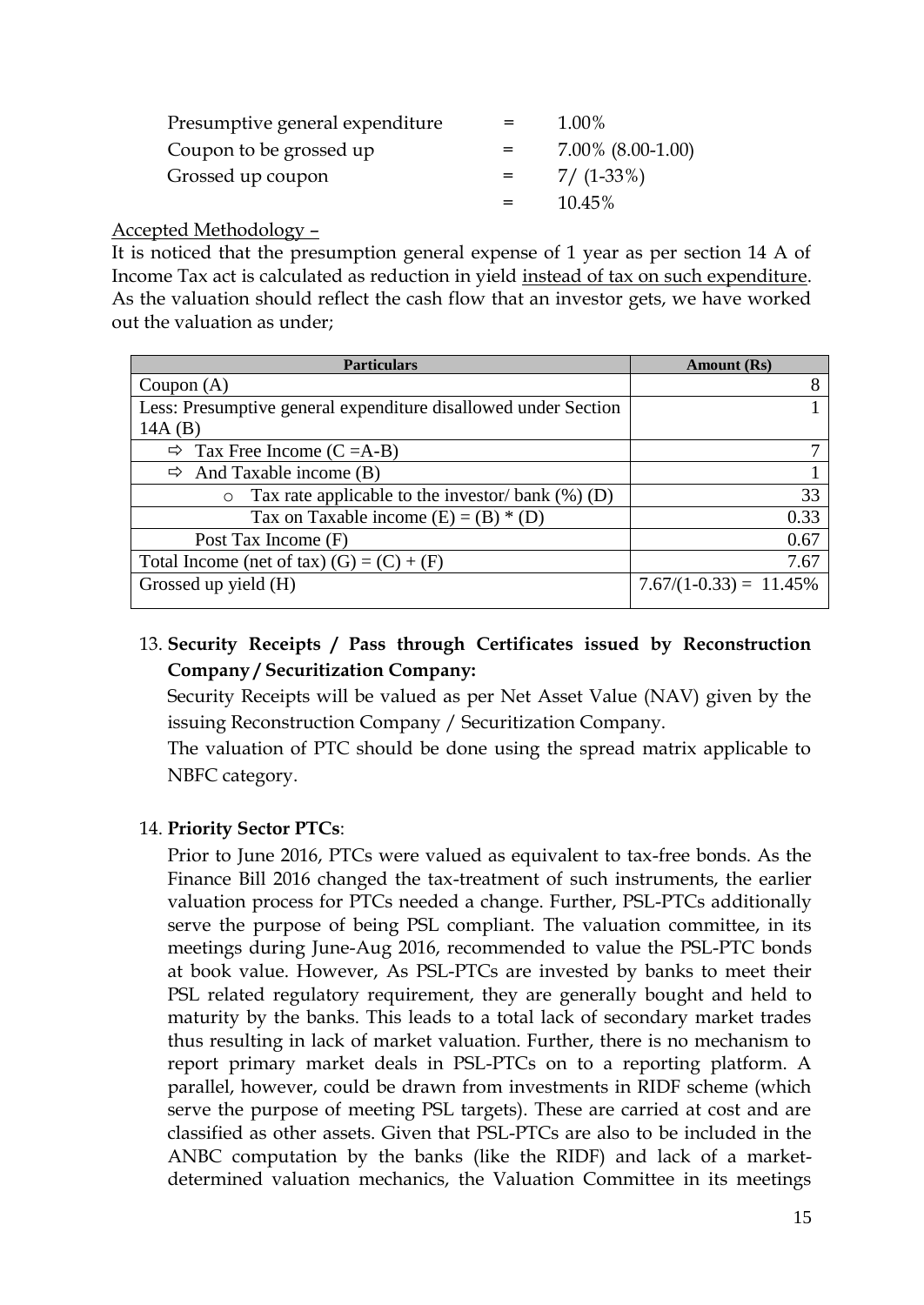during June-Aug 2016 had concluded that PSL-PTC bonds may be valued at book value and recommended to the Board which accepted the same vide its meeting on 29th August 2016.

RBI felt that these instruments still are non-SLR in nature and so, an alternate valuation methodology was suggested and the same is being discussed with them.

### 15. **Basel III Compliant AT1 Perpetual Bonds:**

Based on the actual trades in AT1 bonds during a particular month, FIMMDA publishes spreads for AT1 bonds after discussions in the monthly valuation committee meetings. The spreads are published for two ratings viz. AA & Above and AA- & Below and for two tenor's viz. up to 5 years and above 5 years. Valuation of AT 1 perpetual bonds will be done at Yield to first call basis.

Traded bonds spreads (Volume Weighted Average) will be considered for calculation of spreads as above. For all bonds in each rating segment & tenor bracket, volume weighted average will be calculated.

The individual spreads so calculated will be pooled for each rating segment & tenor (up to 5 years / Above 5 years) (AA & above, AA- & below) and their volume weighted average will be arrived. Total of 4 spreads will be published.

In case there are no trades in any tenor, of a rating, then the spreads prevailing in the other tenor will be considered. (eg. Up to AA category, up to 5 years tenor is traded with a spread of 128 but above 5 years is not traded, then 128 will be considered for above 5 years & vice versa.

In view of the difficulties faced by FIMMDA in getting the details of ISIN whenever a new Security is issued, the issuing bank should inform the ISIN details like description, coupon, date of issue (DOI), date of maturity (DOM), date of call/put details, ratings etc. to FIMMDA immediately after the issue has been made.

### 16. **Bonds issued as part of a restructuring of an advance:**

Valuation of such instruments is covered under paragraph 18.3 and 19.3 of RBI's Master Circular – "Prudential norms on Income Recognition, Asset Classification and Provisioning pertaining to Advances dated July 01, 2015".

### 17. **Preference Shares:**

Preference shares should be valued as per Para 3.7.4 of the RBI Master Circular (for banks) mentioned above.

However, since dividend on Preference shares is Tax free in the hands of the investor, the valuation treatment indicated in Para 10 above (for Tax free bonds) will be applied with the provision that the Preference share is not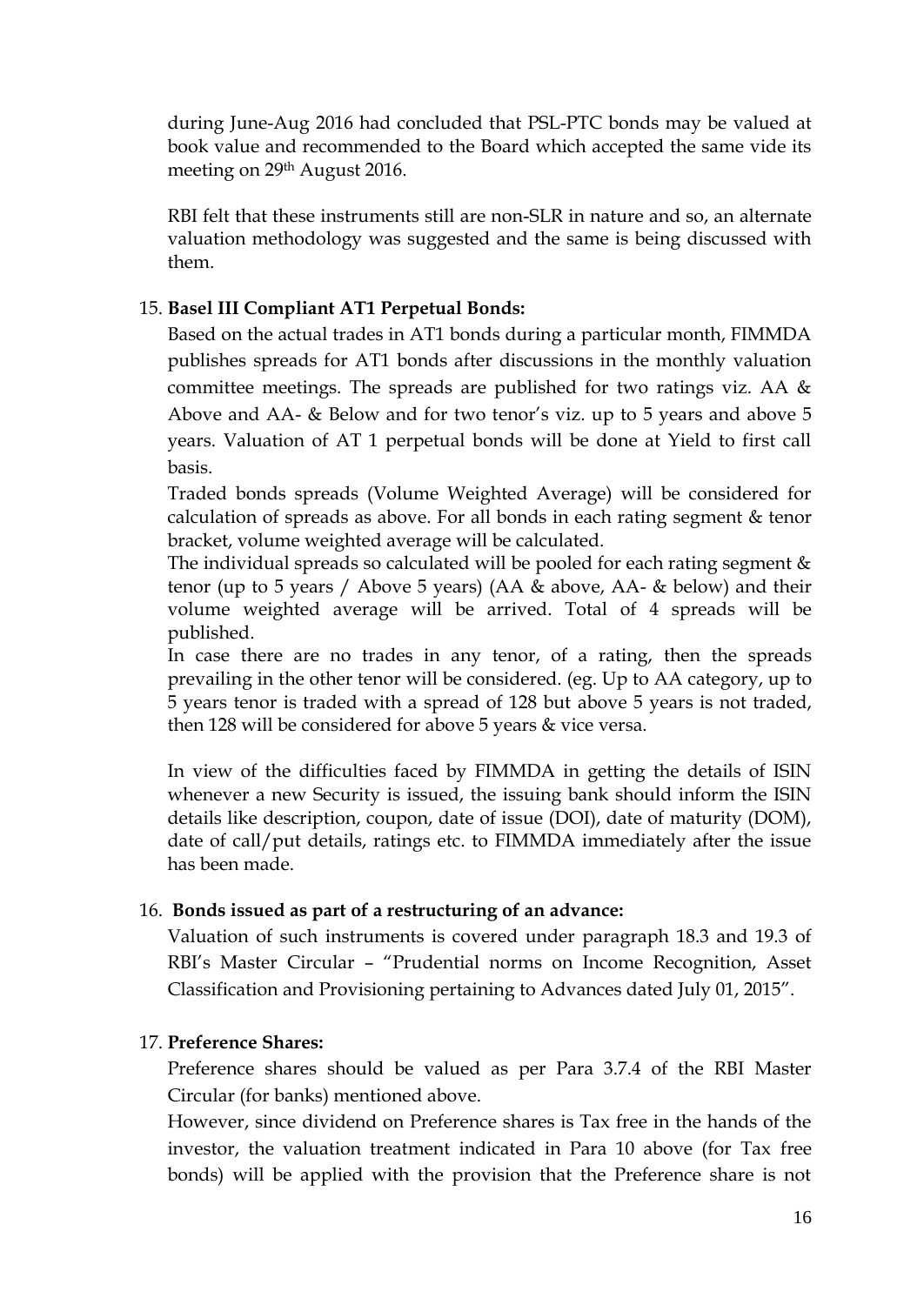valued above its redemption value (Ref Para 3.7.4 (f) of the RBI Master Circular for banks).

### 18. **Priority Sector Bonds:**

Priority sector bonds issued by All India Financial Institutions (AIFI) and Public Sector Undertakings should be valued as a PSU/FI 'AAA' rated paper.

## 19. **Securitized Paper:**

All Securitized papers would be valued on the basis of the Base Yield Curve and the applicable spreads as per the spread matrix relative to the Weighted Average Maturity of the paper.

### 20. **Unrated Government guaranteed Non-SLR bonds:**

Those bonds that are issued outside the approved market-borrowing programme may be valued as follows:

- a. Spreads over the sovereign risk-free yield curve, at the time of issue, will be applicable.
- b. The spread shall be marked up by 15% if the issue is more than 12 months old.
- c. SGL data, available from January 1, 1996 at RBI website (www.rbi.org.in), should be used for arriving at the credit spreads at the time of issue. In case of debenture/ bond issued prior to January 1, 1996 the bonds will be valued at cost.

## 21. **Valuation of Bonds / NCDs issued by NBFCs now converted as Banks:**

In the absence of sufficient traded data and also considering the fact that the NBFCs which originally issued the bonds are no more existing, it was decided in the valuation committee meeting held on 04.12.2017 that the bonds will be valued as bonds issued by banks.

## 22. **Valuation of Recapitalization bonds:**

Government of India (GOI) issues these bonds to specific banks for specified amounts. These are not transferrable or tradeable. So, these bonds may be valued at par.

### 23. **VALUATION OF SWAPS:**

- a. FIMMDA / FBIL publishes the following benchmarks on a daily basis.
	- i. FBIL OVERNIGHT MIBOR
	- ii. FBIL TERM MIBOR
	- iii. FBIL MIFOR
	- iv. FBIL MIOIS